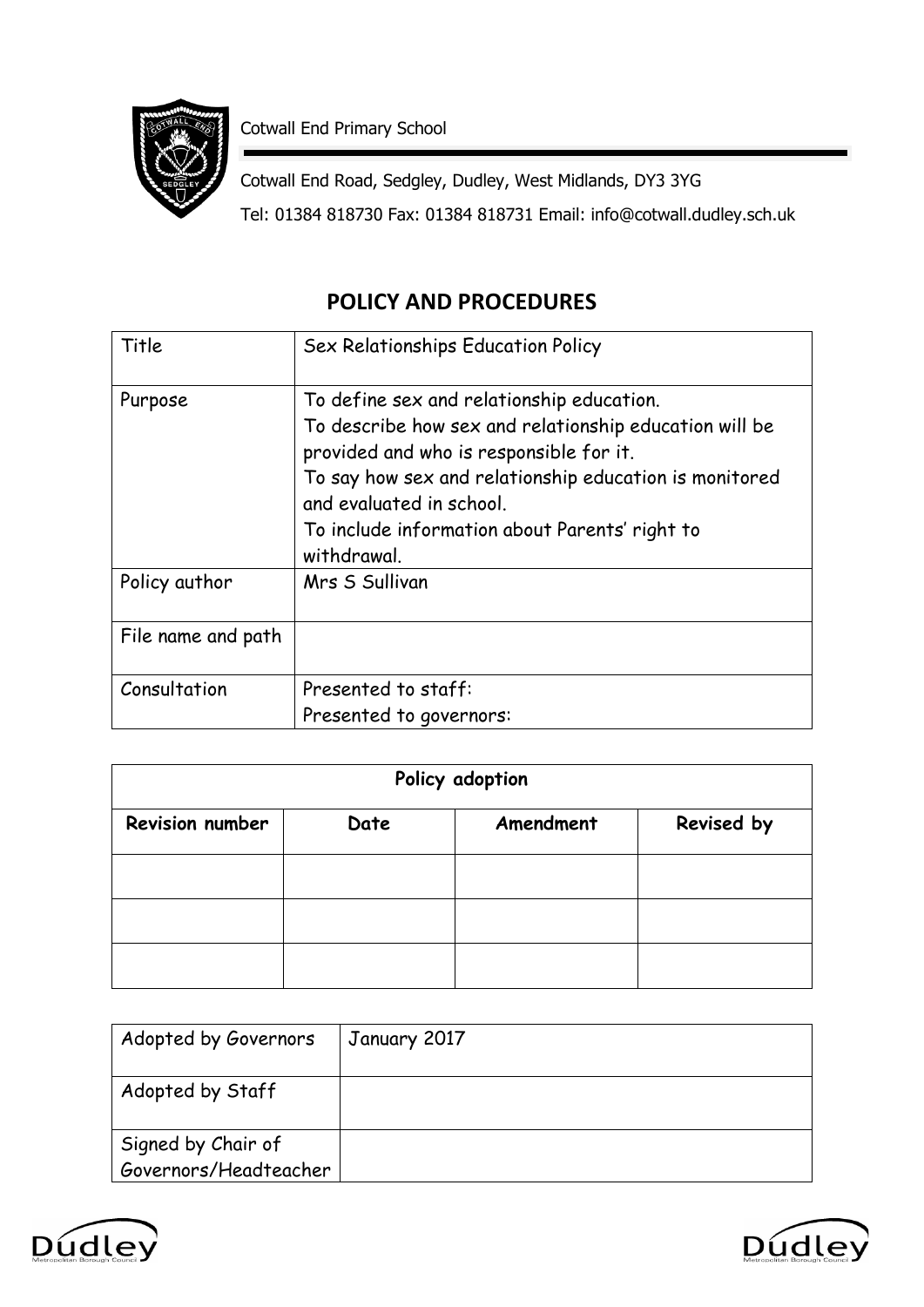#### **Purpose of the Policy**

The purpose of this policy is to explain the aims of SRE within Personal, Social, Health Education and Citizenship. It also describes what we teach and the approaches we use. This policy helps to ensure that the whole school community, parents, staff, governors and pupils have a shared understanding of this important area of the curriculum.

Within Every Child Matters there are elements of all 5 outcomes that directly relate to the teaching of SRE.

The National Healthy School Standard (NHSS, 1999) aims to support schools in the development of a whole school approach to health. Effective sex and relationships education is one criterion for a healthy school.

#### **Aims and Objectives for Sex and Relationship Education**

The aim of SRE is to provide children with age appropriate information, explore attitudes and values and develop skills in order to empower them to make positive decisions about their health related behaviour. This should take place with consideration of the qualities of relationships within families.

The objectives of Sex and Relationship Education are:

- To provide the knowledge and information to which all pupils are entitled;
- To clarify/reinforce existing knowledge;
- To raise pupils' self-esteem and confidence, especially in their relationships with others;

• To help pupils understand their sexual feelings and behaviour, so they can lead fulfilling and enjoyable lives:

• To help pupils' develop skills (language, decision making, choice, assertiveness) and make the most of their abilities;

• To provide the confidence to be participating members of society and to value themselves and others;

- To help gain access to information and support;
- To develop skills for a healthier safer lifestyle;

• To develop and use communication skills and assertiveness skills to cope with the influences of their peers and the media;

- To respect and care for their bodies;
- To be prepared for puberty and adulthood.

#### **Morals and Values Framework**

The SRE programme will reflect the school ethos and demonstrate and encourage the following values:

- Respect for self
- Respect for individuals and human rights
- Responsibility for their own action
- Responsibility for their family, friends, school and wider community
- The value of family life
- Freedom from exploitation
- Acceptance of minority groups without exploitation
- Acceptance of religious sensitivities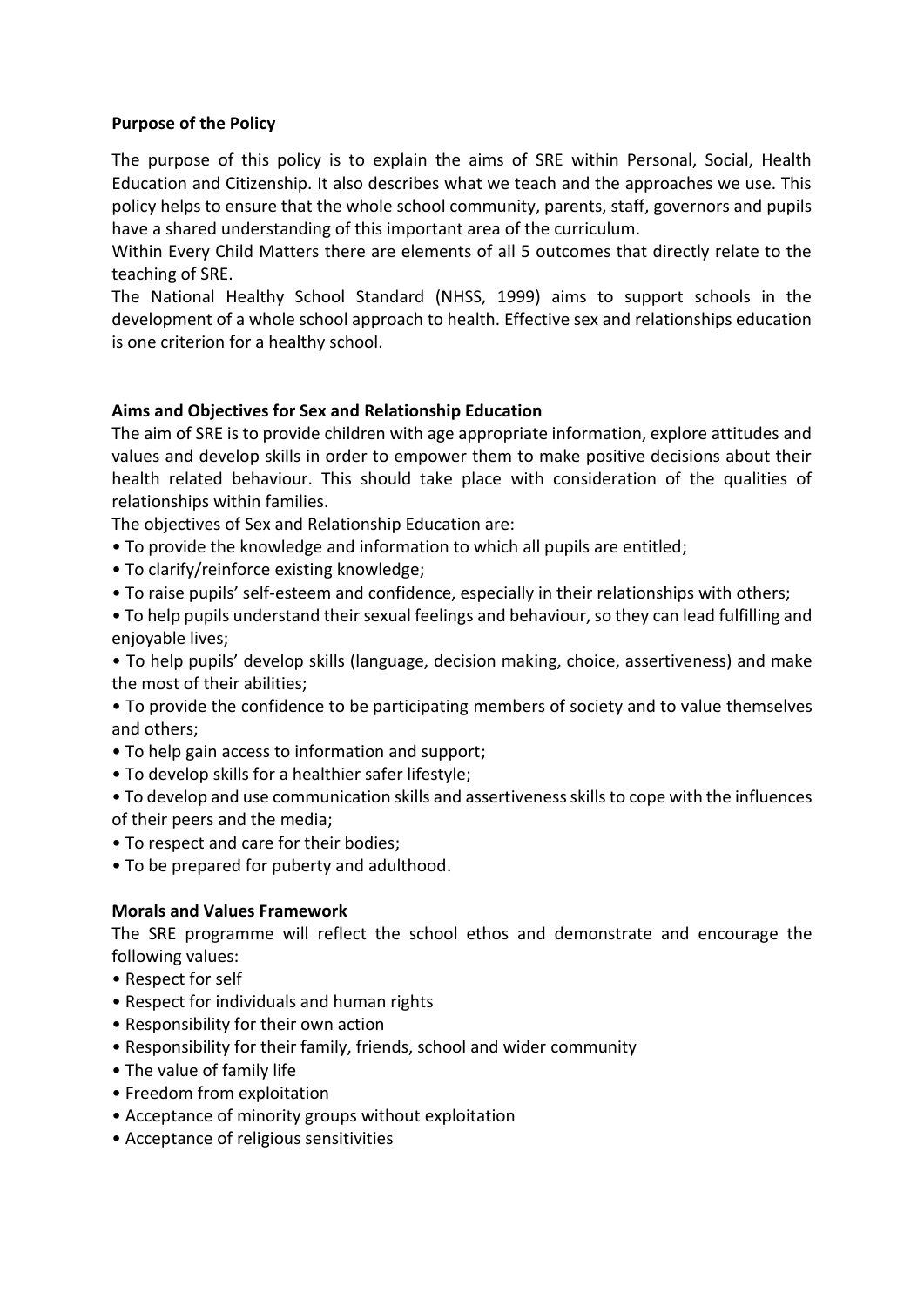# **The teaching programme for Sex and Relationship Education**

## **Legal requirements**

All schools must teach the following as part of the National Curriculum Science Orders, parents do not have the right to withdraw their child/children.

National Curriculum Science

#### Key Stage 1

1. b) that animals including humans, move, feed, grow, and use their senses and reproduce.

2. a) to recognise and compare the main external parts of the bodies of humans.

- f) that humans and animals can reproduce offspring and these grow into adults.
- 3. a) to recognise similarities and differences between themselves and others

4. to treat others with sensitivity.

#### Key Stage 2

1. a) that the life processes common to humans and other animals include nutrition, growth and reproduction.

2. f) about the main stages of the human life cycle.

• Every child is entitled to receive SRE regardless of ethnicity, gender, religion, age, culture, disability, sexuality, language or special needs, including disadvantaged and looked after children.

• It is our intention all children have the opportunity to experience a programme of SRE at a level which is appropriate for their age and physical development with differentiated provision as required.

Such a programme can successfully follow the outline given below;

#### **Foundation**

Children learn about the concept of male and female and about young animals. In ongoing PSHE work, they develop skills to form friendships and think about relationships with others.

#### **Key Stage 1**

Through work in science children learn about life cycles of some animals, understand the idea of growing from young to old and learn that all living things reproduce. They learn about the importance of personal hygiene to maintain good health. In RE and PSHE children reflect on family relationships, different family groups and friendship. They learn about rituals and traditions associated with birth, marriage and death and talk about the emotions involved. They begin to co-operate with others in work and play and begin to recognise the range of human emotions and ways to deal with them.

They also learn about personal safety.

#### **Key Stage 2**

In science children build on their knowledge of life cycles, evolution and inheritance in Year 6.

Children are taught about the physical, emotional and social changes at puberty, which include personal hygiene. In RE and PSHE, they continue to develop an understanding of relationships within a family, between friends and the community and that there are different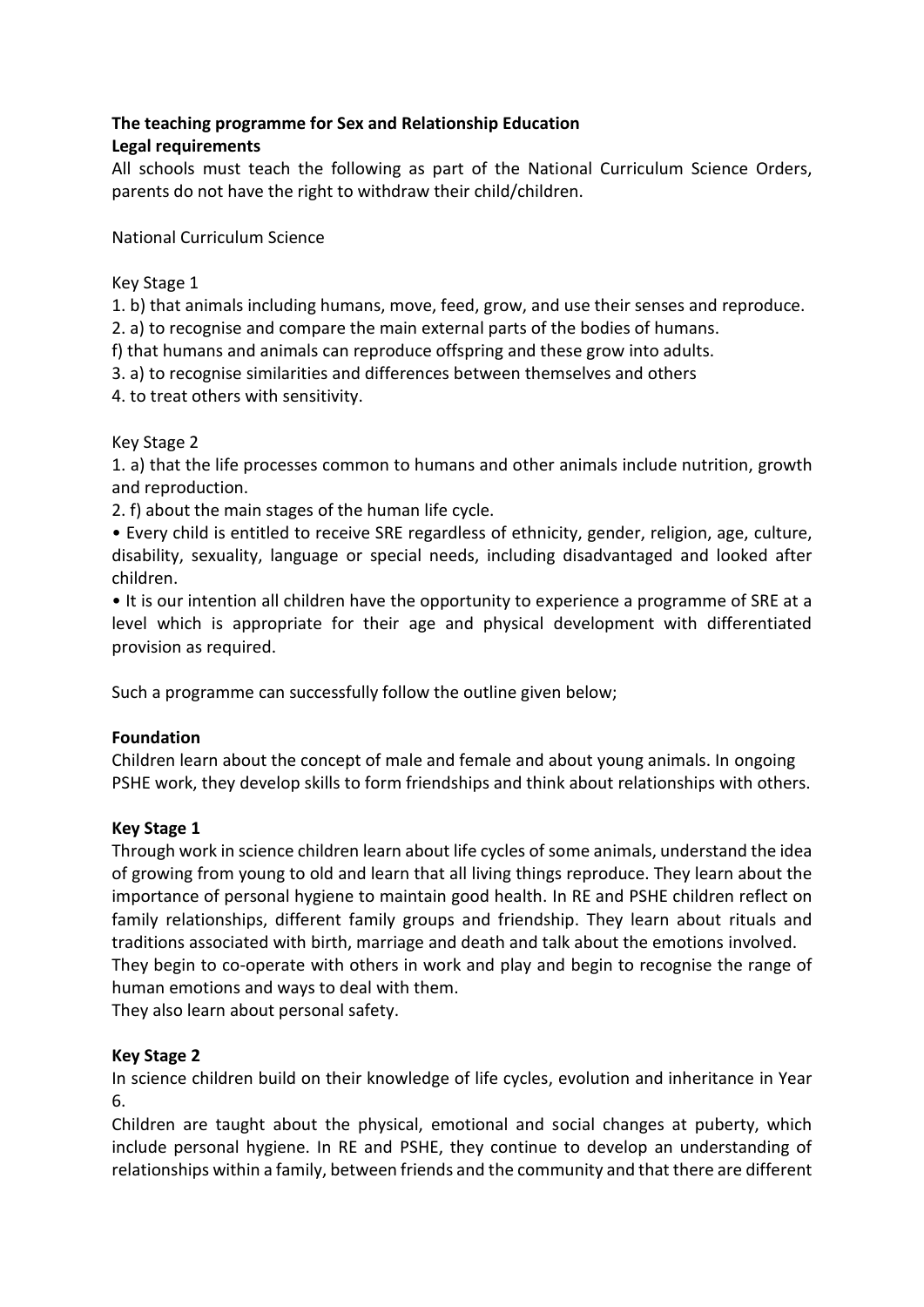patterns of friendship. They will develop skills needed to form relationships and to respect other people's emotions and feelings. They will consider how to make simple choices and exercise some basic techniques for resisting pressures.

Sex and relationship education focuses on the development of skills and attitudes not just the acquisition of knowledge.

#### **The organisation of Sex and Relationship Education**

Sex and relationship education is delivered through science, RE, PSHE, Citizenship, literacy activities and circle time. Sex and relationship education is taught by classroom teachers, teaching assistants and outside visitors, such as the school nurse.

A range of teaching methods which involve children's full participation are used to teach sex and relationship education. These include use of Internet resources, discussion, looking at case studies, drama and role play.

Sex and relationship education is usually delivered in mixed gender groups however, there are occasions where single gender groups are more appropriate and relevant.

Resources to teach sex and relationship education include fiction, reference books, leaflets and extracts from appropriate Internet resources.

#### **Specific Issues**

#### • **Parental consultation**

The school includes information on sex and relationship education in the school prospectus and full details are available on request. Parents are provided with a copy of the school's SRE policy on the school website.

Parents of pupils in Years 5 and 6 are invited to an information workshop led by the School Nurse, prior to the Years 5 and 6 puberty and relationships talk. Letters are sent home to obtain permission from parents/guardians/carers to indicate that they wish for their child to be included in the lessons.

#### • **Procedures for pupils being withdrawn from SRE**

Under the Education Act 1993, parents can withdraw pupils from any part of the SRE programme that is outside the compulsory elements contained in the Science National Curriculum.

Parents are informed in the termly newsletter as to what is being delivered in SRE so that they can make an informed choice.

Parents wanting to exercise this right to withdraw will:

- Speak to the class teacher to explain their reasons.
- If they still wish to withdraw their child from SRE they will be asked to state this in writing.
- Parents will be asked to identify what parts of the SRE programme they want their child to be withdrawn from.
- The decision to withdraw from SRE is solely a decision made by parents / guardians.
- When a child is withdrawn from SRE, suitable arrangements will be made within the school.

#### • **Child Protection / Confidentiality**

Teachers need to be aware that effective sex and relationship education, which brings an understanding of what is and is not acceptable in a relationship, may lead to disclosure of a child protection issue.